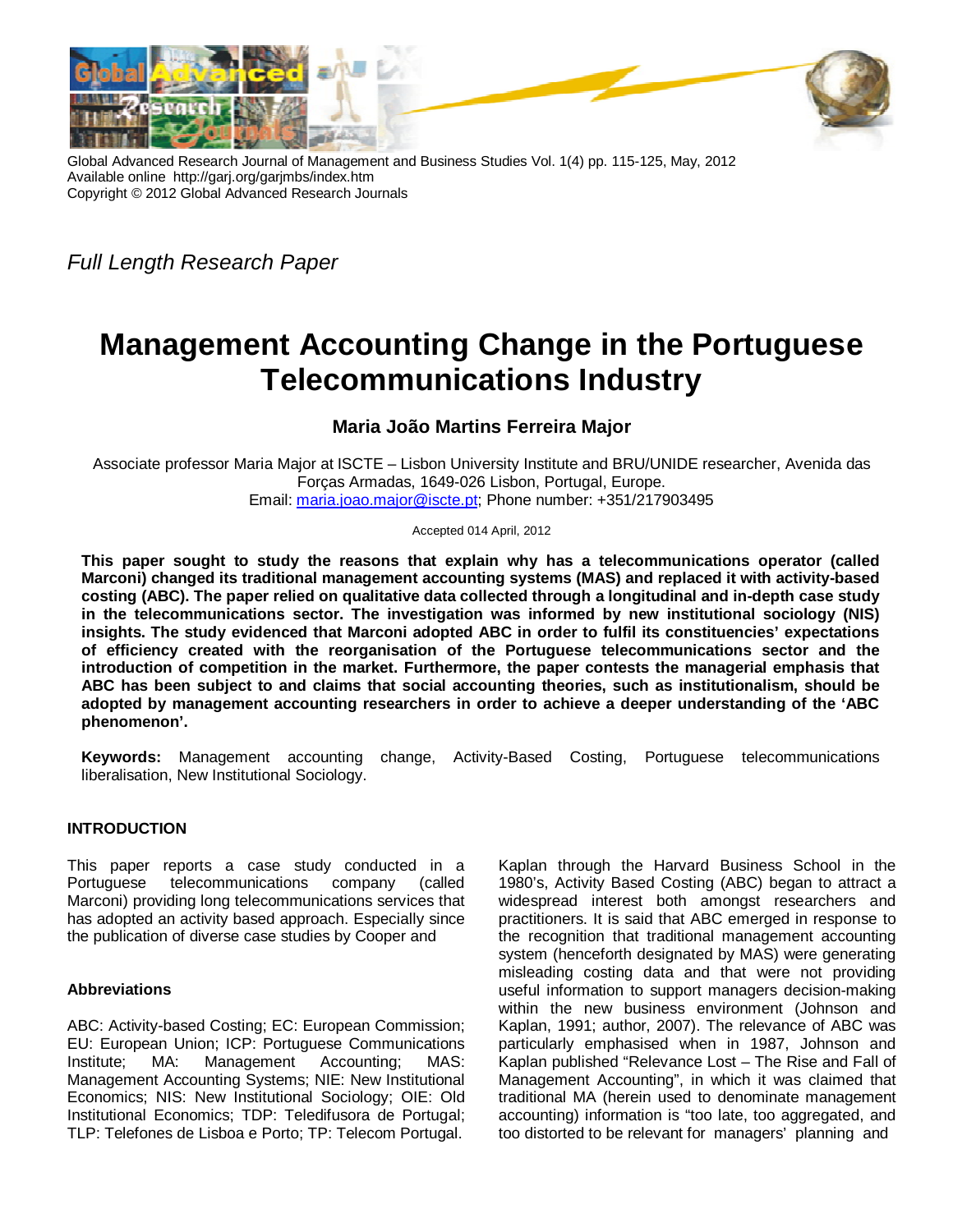control decisions" (1991, p. 1). After some years of enthusiasm towards this approach, several case studies of ABC implementation, documenting difficulty and failure have been reported (see for example, Malmi, 1997; Major and Hopper, 2005; Bhimani and Pigott, 1992; Cooper *et al.*, 1992; Anderson, 1995; Friedman and Lyne, 1999) and some reservations about its effective value have been pointed out by a certain number of management accounting researchers (Baird *et al.*, 2004; Armstrong, 2002; Hopper, 1994; Jones and Dugdale, 2002; Soin *et al*., 2002). Those reservations concern basically three types of issues (Innes *et al.*, 2000; Major and Hopper, 2005): firstly, whether ABC is more than just a fad or fashion and whether it represents real technical enhancement rather than a bandwagon effect (Gosselin, 1997; Malmi, 1997; Jones and Dugdale, 2002); secondly, the recognition that ABC only generates relevant costing information in supporting decision making when applying certain restrictive conditions (Noreen, 1991; Datar and Gupta, 1994) and thirdly, that its implementation is costly and behavioural factors are determinant to its success (Shields, 1995; Englund and Gerdin, 2008; Shields and Young, 1989; author, 2007; Baird *et al.*, 2004). This paper contests the managerial emphasis that ABC has been subject to, which the researcher believes is too restrictive and insufficient to address effectively all the complexities of the 'ABC phenomenon'. Instead, the researcher claims that institutional theory might contribute to obtaining a more fundamental theoretical and concrete analysis than is being offered by mainstream accounting about ABC. Studies to date suggest that ABC in practice might differ from the way is portrayed in textbooks and that it is likely that after being implemented to threaten "existing managerial structures of power and control and possibly threaten managerial livelihoods" (Hopper, 1994, p. 487). Also, there has been a call for more intensive case study research, supported by the use of social theory accounting in order that ABC's contextual and intrinsic complexities may be addressed effectively (Hopper, 1994; Armstrong, 2002; Soin *et al*., 2002; Lukka and Granlund, 2002; Baird *et al.*, 2004). This paper is an attempt to address such calls and aims to contribute to increase understanding of the motivations that drive companies to begin organisational change and in particular to adopt activity based techniques.

A discussion of the basic assumptions of new institutional sociology (NIS) follows, which is the branch of institutional theory adopted to explain why Marconi has adopted ABC. The main reservations towards ABC relevance will likewise be presented. The paper continues with the description of the research method followed in this investigation and with the presentation of the company. It then moves to the discussion of the case study conducted in Marconi informed by NIS perspective. The paper concludes with the presentation of conclusions.

#### **New Institutional Sociology in Organisational Analysis and ABC**

Conventional accounting wisdom is grounded on the assumptions of the neoclassical economics theory of the firm, which assumes that firms seek to maximise their profit and that organisational actors operate with perfect knowledge of reality (Baxter and Chua, 2003; Wickramasinghe and Alawattage, 2007). For a long time, management accounting research was more concerned with what economically-rational managers should do, rather than what managers were observed to do (Scapens, 1994; Ryan *et al.*, 2002). This technical and prescriptive perspective of accounting had identified research before its actual emphasis on behavioural, social and political issues (Hopper and Major, 2007;<br>Roberts and Scapens, 1985; Carruthers, 1995; Roberts and Scapens, 1985; Carruthers, 1995; Wickramasinghe and Alawattage, 2007). Nowadays, it is commonly accepted by researchers that accounting "is not a neutral device that merely documents and reports the 'facts' of economic activity" (Miller, 1994, p. 1). In opposition accounting has come to be considered as a social and institutional practice (Miller, 1994; Carruthers, 1995; Wickramasinghe and Alawattage, 2007) and, therefore, sociological / organisational theories are being used to help the researcher to make sense of management accounting practice (Baxter and Chua, 2003; Berry and Otley, 2004). Management accounting researchers have been adopting the institutional theory to explain and make sense of accounting practice, especially during the last three decades (Moll *et al*., 2006). Different branches of institutional theory have been used in accounting research, namely the new institutional economics (NIE), new institutional sociology (NIS) and the old institutional economics (OIE) (Dillard *et al.*, 2004; Moll *et al.*, 2006). These approaches are substantially different both in their intellectual roots and methodological issues, and their choice should depend of the 'research purpose at hand' (Moll *et al.*, 2006).

NIS applied to organisational analysis is a relatively recent phenomenon. It was only in the 1970's that new conceptions focused on the cultural and social aspects of organisations and on their institutional environments emerged (Scott and Meyer, 1991; Scott, 2008; Greenwood *et al.*, 2008). Since then NIS has been used repeatedly in empirical investigations (see for instance, Galaskiewicz, 1991; Flingstein, 1991; Dacin and Dacin, 2008; Davis and Anderson, 2008). Neoinstitutionalists are unanimous in their belief that the structure and behaviour of an organisation depend on the characteristics of the environment in which it operates. Scott and Meyer (1991) pointed out that "organizations are embedded in larger systems of relations" (p. 120) that they denominated by 'societal sector'. They define societal sector as the group of organisations providing similar services, products or functions, including its major suppliers, customers,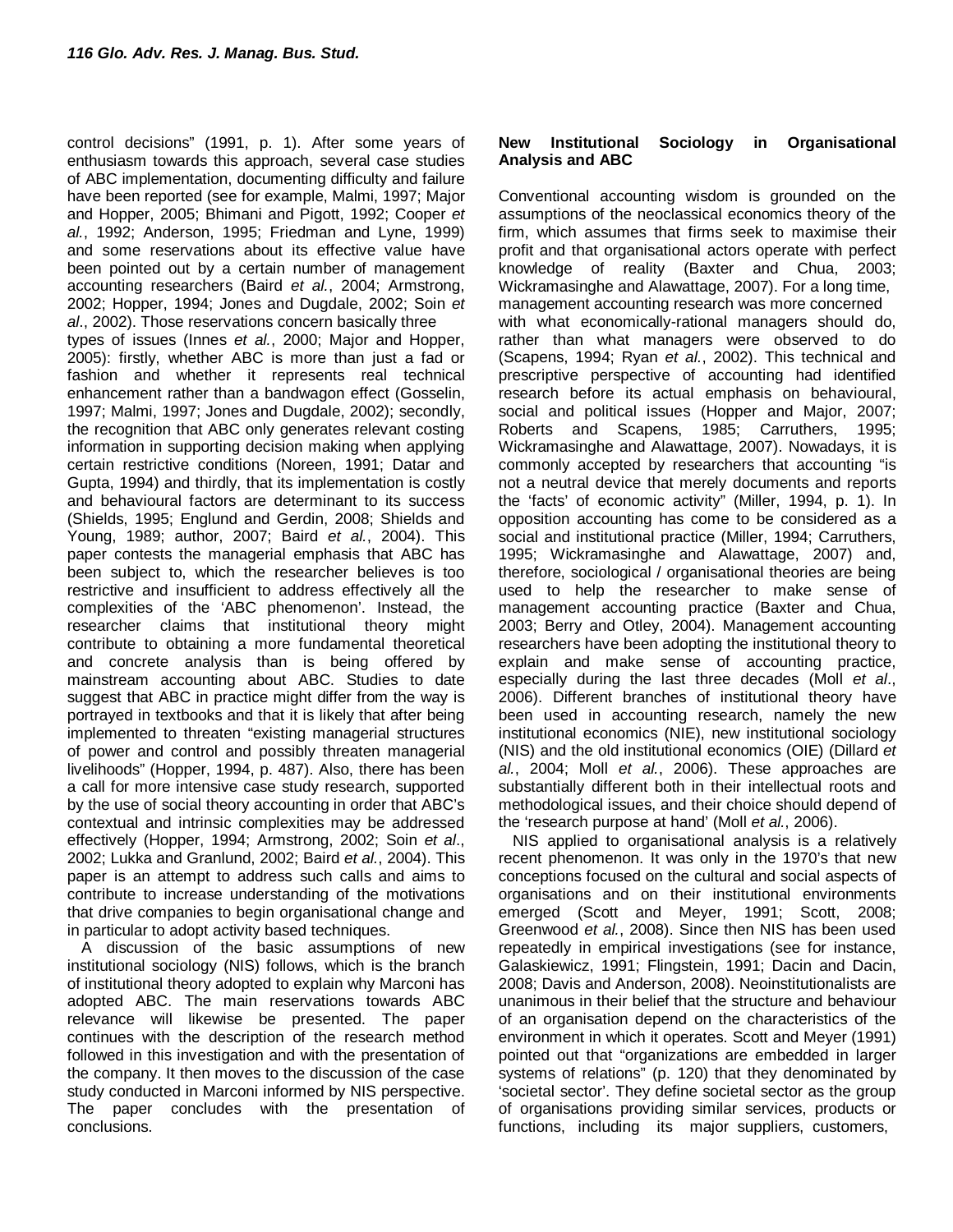owners, regulators, competitors, etc. This concept was termed by DiMaggio and Powell (1991b) as 'organizational field'. It is said that these systems are organised at broader and wider levels and that organisations are connected into nonlocal and vertical hierarchies. The way this sector is structured significantly affects organisational features (Scott and Meyer, 1991; Scott, 2008). In sum, NIS is based on the belief that organisational structures are shaped by their social environment and that environments made organisations in their own image. However, this similarity between the inside and outside of organisations denominated by 'isomorphism' is not determined by technical criteria. Instead, formal organisational structures arise as reflections of rationalised rules that function as myths and give legitimacy and stability to organisational projects (Meyer and Rowan, 1991). As Carruthers (1995) pointed out, the process of isomorphism "is a cultural and political one that concerns legitimacy and power much more than efficiency alone" (p. 315). This often means that political and cultural issues are hidden under a technical surface. Four types of isomorphism can be distinguished (DiMaggio and Powell, 1991b): competitive, coercive, mimetic and normative. Competitive isomorphism occurs when the forces of competition will eventually impose upon organizations one single best way of doing things (Carruthers, 1995). This type of isomorphism, according to DiMaggio and Powell (1991b) gives only a partial picture of the modern world of organisations and, hence, should be complemented by an institutional view of isomorphism. Coercive, mimetic and normative isomorphisms were developed under this institutional view and stress cultural and political issues as the drivers of change. The former type of institutional isomorphism is the result of organisational external pressure on dependent organisations and of general expectations developed in the environment in which organisations develop their activities. Scott (1991) suggested that two types of impositions should be distinguished under this category: imposition by means of authority and imposition by means of coercive power. Accordingly, changes imposed by authority are met with less resistance and faster than those imposed by force. Moreover, structural changes associated with authority are expected to achieve higher levels of compliance and stability since these changes are less superficial than change imposed using coercion. If coercive isomorphism derives from coercive authority, mimetic isomorphism on the other hand, is driven by uncertainty and imitation processes. Accordingly, uncertainty about organisational technologies, goals and environment's expectations often leads to the modelling of organisations on other kindred organisations. It seems that organisational fads and fashions are likely to spread through this particular type of isomorphism (Carruthers, 1995). Organisations tend to copy models of operation from successful companies and to be receptive to fashionable business techniques, as

might be the case with ABC, to protect them from uncertainty (Granlund and Lukka, 1998; Abrahamson, 1991, 1996). Finally, normative isomorphism is based on the recognition that professions play an important role in the diffusion of similar orientations and dispositions in shaping organisational behaviour. This process takes place through the legitimacy that formal education confers and through the development of professional networks that span organisations. Hence, organisational change in NIS occurs as result of the organisation's conformation to its institutional external environment in order to increase the organisations' chances of survival.

Scott and Meyer (1991) alleged that when occurring structural change is often very difficult to distinguish from technical and institutional drivers since those who formulate institutional rules strive to make them appear technical. To the extent that rules are considered proper, adequate and rational, organizations must incorporate them to avoid illegitimacy. As Carruthers (1995) claimed "being technically efficient is not the only path to organizational survival. Achieving legitimacy in the eyes of the world, state, powerful professions, or society at large, is another effective survival strategy" (p. 317). The incorporation of legitimised elements increases the commitment of internal participants and external constituents to organisational actions and protects organisations from having their conduct questioned. Nevertheless, because inadequacies often arise between organisational efficiency demands and prescriptions of generalised myths, formal organisational structures are decoupled from actual organisational practices and a logic of confidence and good faith is displayed, internally and externally (Meyer and Rowan, 1991). This organisational formal structure was described as "mythical and ceremonial, a kind of symbolic windowdressing" (Carruthers, 1995, p. 315).

In summing up, traditionally neoinstitutionalists affirm that organisations are a reflection of their environments and external institutional demands and that when organisations do not accommodate the environment's expectations they would not survive. This convergence between organisations and their environments emerged from the search for legitimacy. The constituents that exert such isomorphic pressure are vast and include such institutions as shareholders, regulator, state, public opinion and capital markets (Granlund and Lukka, 1998; Hopper and Major, 2007; Wickramasinghe and Alawattage, 2007). In this sense, the adoption of ABC or of any other managerial technique, which have gained the image of boosting organisational performance would legitimise organisations' activities within their operating environments (Soin *et al*., 2002; Hopper and Major, 2007).

Although activity costing was earlier referred to by Staubus (1971) its popularity was due mainly to its application in a few US companies in mid 1980's and to the publicity of these experiences through the publication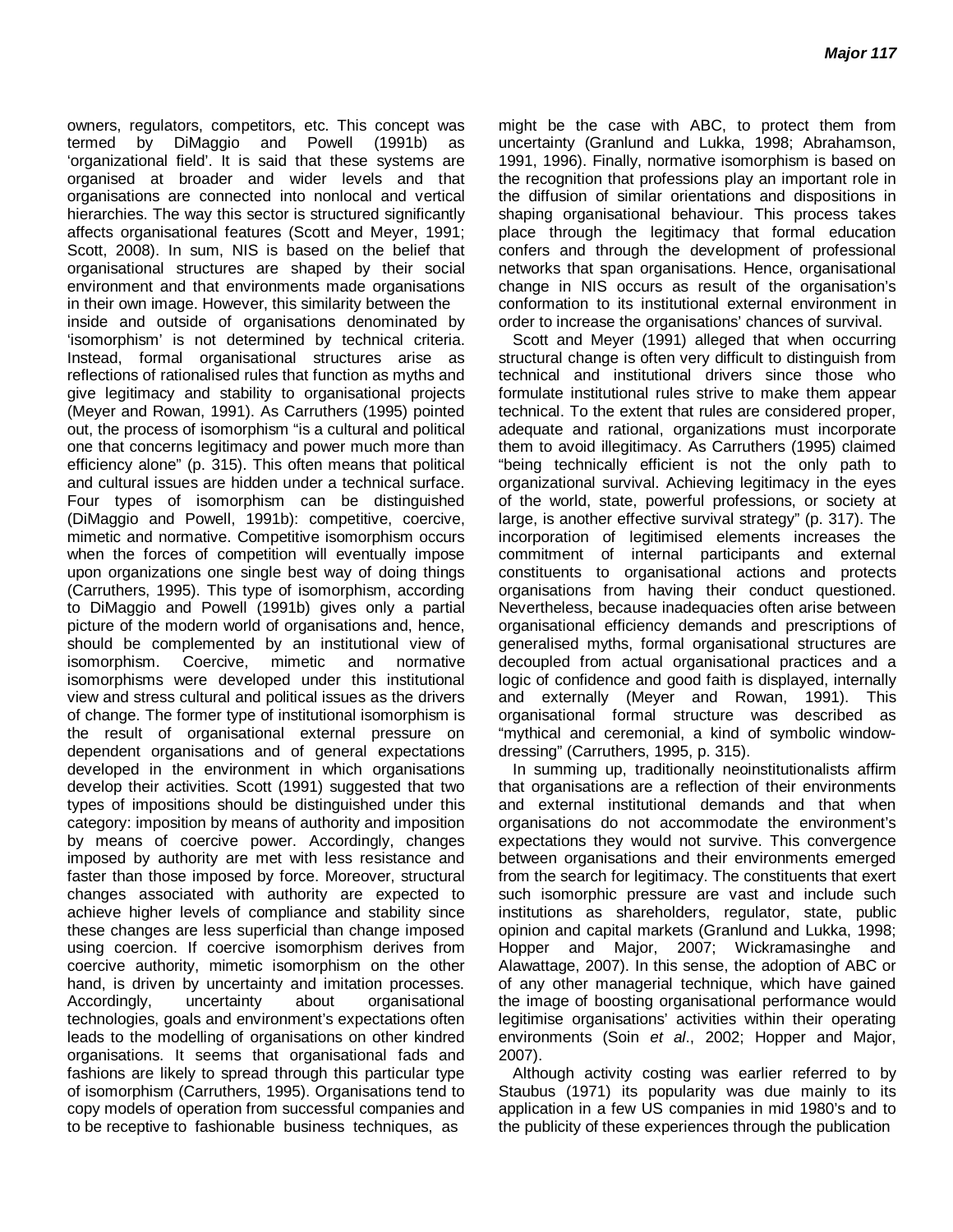of several cases studies by Cooper and Kaplan (Jones and Dugdale, 2002). ABC emerged as a result of the recognition that traditional MA was inappropriate in the current business environment and that often decisionmakers were provided with inaccurate cost information (Johnson and Kaplan, 1991; author, 2007). It has been alleged that conventional MAS lagged behind manufacturing technology changes and that management accounting was no longer providing relevant information for supporting managers in their decision-making task (*ibid*). It was argued that the cost accounting systems in use had lost their former relevance by the 1980's (Johnson and Kaplan, 1991) and that management accounting should return to basics, "working closely with design and process engineers, operations managers, and product and business managers" (Jonhson and Kaplan, 1991, p. 261). After that first stage of huge excitement towards the potential of the approach where success cases were widely publicised and emphasised, several case studies reporting ABC implementation difficulty and failure have begun to appear (Major and Hopper, 2005; Malmi, 1997; Anderson, 1995; Bhimani and Pigott, 1992; Soin *et al*., 2002; Friedman and Lyne, 1999; Baird *et al*., 2004). If ABC literature until two decades ago was replete with methodological and operational issues (Cooper, 1988a, 1988b, 1989a, 1989b, 1990) it is now concerned with the study of organisational and behavioural topics both associated with the process of ABC implementation and with its impact on organisations and individuals (Major and Hopper, 2007; Soin *et al.*, 2002; Baird *et al.*, 2004; Gosselin, 1997; Wickramasinghe and Alawattage, 2007; Armstrong, 2002; Lukka and Granlund, 2002; Englund and Gerdin, 2008).

ABC cannot be therefore understood as a panacea that solves all costing problems. Today, there is some evidence from empirical studies that ABC can generate dysfunctional consequences within organisations, perhaps because as Hopper argued (1994, p. 487) "systems perceived by managers to be potentially threatening can be rendered unworkable through managerial biasing and manipulation of data". Furthermore, some researchers have questioned whether ABC is anything more than a fashion or fad (Innes *et al.*, 2000; Jones and Dugdale, 2002; author, 2007). Often, the managerial techniques proposed by management fashion setters even if they look like innovations and improvements relative to the state of the art they are only old business practices reinvented ("old wine in new bottles"). This might be the case of ABC considering Johnson and Kaplan's (1991) historical account of MA development. They claimed that in the beginning of the twentieth century the engineers and managers of big US manufacturing companies were using similar managerial techniques to ABC to allocate costs to products. ABC rhetoric aims to convince fashion followers that they must pursue efficiency goals and that the right means to attain those goals is through the adoption of activity based

techniques (Wickramasinghe and Alawattage, 2007; Jones and Dugdale, 2002; author, 2007). Despite studies on ABC adoption in firms (e.g. Soin *et al.*, 2002; Major and Hopper, 2005; Baird *et al.*, 2004; Hopper and Major, 2007) further research is needed for researchers to comprehend whether ABC is merely a management fashion or if, on the contrary, it constitutes a true alternative to traditional costing systems offering real benefits to managers.

### **RESEARCH METHODS**

This paper is supported by a case study conducted over 12 months in a Portuguese telecommunications company, which has followed the six steps of case study design suggested by Ryan *et al.* (2002): preparation, collecting evidence, assessing evidence, identifying and explaining patterns, theory development and report writing. The case study here reported followed an explanatory research model since theory was used to help the researcher make sense of the observed accounting practices. Thus, was not intended through this case study generate theory. This research format seems to be the most appropriate when research questions are focused mainly on "why" questions, as is the situation in this particular case study (Yin, 2009; Berry and Otley, 2004). The research questions posed by the researcher were the following: firstly, why Marconi has changed its MAS and secondly, why ABC was adopted. Different sources of information were used, including interviews, observations and documentary analysis, in order to facilitate triangulation (Yin, 2009; Ryan *et al.*, 2002). Both in the pilot and main study a semi-structured format was adopted to conduct interviews. Nevertheless, every time the researcher felt that something not covered in the previous plan was worth exploring, alterations to the guide were made Also, interviewees were encouraged to speak freely their feelings and thoughts about the changes that had occurred in both Marconi and the Portuguese telecommunications market. About 52 interviews (20 interviews in the pilot study plus 32 in the main study) were conducted over a 71 hour period. Indepth and face to face interviews were carried out with several managers from the operational departments of Marconi with different interests and involvements with its MAS. In total 20 of Marconi's managers and employees were interviewed. Also, the Portuguese telecommunications regulator, the consulting firm that was responsible for ABC implementation in both Marconi and its parent company, and some managers from Marconi's parent company were interviewed. Apart from the interviews conducted in these organisations, documentary evidence was collected, namely Portugal Telecom's and the Portuguese telecommunications regulator annual reports; Likewise several laws about telecommunications regulations were gathered. All the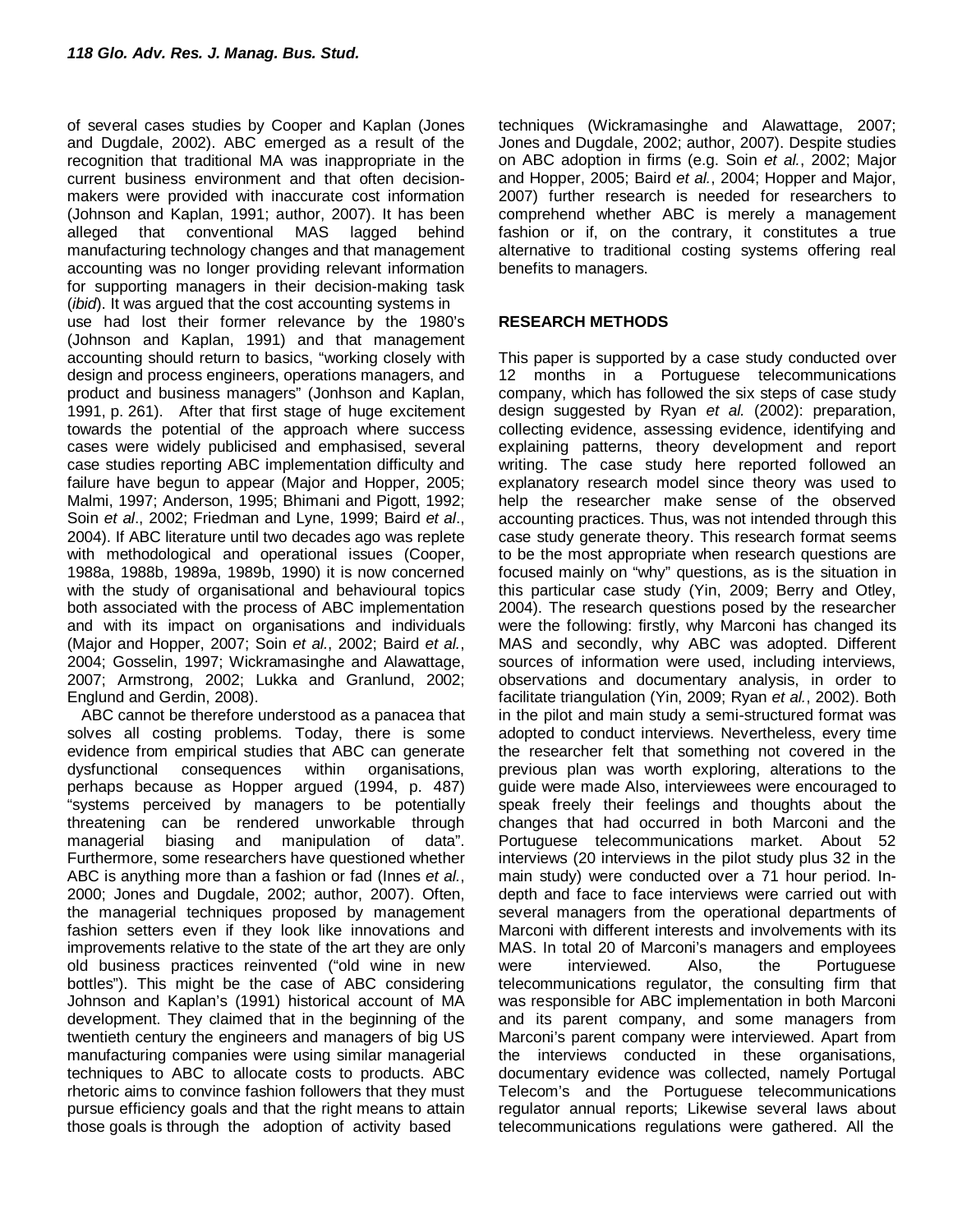interviews were tape recorded and then, fully transcribed, excluding the following ones: the two first in the pilot study where matters concerning access to data were discussed with Marconi's managers, and two interviews conducted in the main study on two of its engineers, who refused to be tape-recorded. Marconi's departments in which managers and employees were interviewed were the following: the two commercial divisions (Consumer Markets department and Carrier Services and Network Planning department), the production division

(Telecommunications Infrastructure department), the Planning and Control department and the Finance and<br>Administration department. Because the Administration department. Because the Telecommunications Infrastructure department has an important role in periodically feeding the ABC system, its operational centres of satellites (in Sintra), submarine cables (in Sesimbra), and Commutation (in Linda-a-Velha) all situated in the outskirts of Lisbon, were visited, and interviews were conducted with several of its employees and managers. In Marconi several documents were obtained, namely its annual reports from 1990 till its fully integration in Portugal Telecom in 2002, financial reports, telecommunications market analysis, dictionary of activities, notes from the consultants and other similar data. Besides this, the researcher gathered newspapers' interviews with the actual and previous board of directors from Marconi and Portugal Telecom and other articles about the telecommunications market both in Portugal and worldwide.

#### **Marconi**

Marconi was a Portuguese telecommunications company operating in the long distance telecommunications business and founded in 1925. Until the end of the 1990s this company was operating in a monopoly regime and, hence, was not facing true market competition. This fact, associated with the nature of its business, has contributed to turn Marconi in one of the most healthy and profitable Portuguese companies. Also, Marconi has acquired an engineering prestigious image both in Portugal and overseas by the expertise of its activity. Until 1974 This was the year of the 'Revolution of April', which led to the end of the 13 year colonial war between Portugal and the African colonies and to the independence of those countries.

The activity of the company was mainly supported by the telecommunications traffic between the Portuguese ex-colonies in Africa, namely Angola, Mozambique, Guinea-Bissau, Cape Verde and S. Tome and the 'mainland'. After the revolution, Marconi's strategy was based on its internationalisation through the development of programmes worldwide, which was supported by its technological modernisation in satellite and submarine

cables. At the end of 1980's Marconi decided to move into new businesses, which encompassed not only telecommunications services but also the following new business areas: information systems; the electronics industry; financial services and property. At the same time, Marconi sought to enlarge its activities in the telecommunications business. Hence, inroads were made to new telecommunications areas, namely into the public telecommunications (both local and international) outside Portugal, maritime mobile services, telecommunications engineering, telephone and business directories, TV broadcasting, corporate communications, value added services and research and development. As result, Marconi became an important national economic group in the Portuguese economy at the end of 1980's and in the early years of 1990's.

From the beginning of the 1990's, the Portuguese government started a reorganisation programme of the whole telecommunications sector following the decision of the European Community to liberalise the telecommunications market in its member states. This decision was a result of the worldwide trend of fully deregulating telecommunications markets. The aims of the reorganisation of the Portuguese telecommunications sector were threefold: (1) First, it intended to create adequate conditions for the introduction of full competition; (2) Second, it sought to prepare the market to the installation of new operators; (3) Finally, it aimed to restructure the 'old' public operators. Until this reorganisation, the Portuguese telecommunications market comprised several public concessionaires of medium size with mixed capital, each of those companies focusing on a particular core business. These public concessionaires were the following: Telecom Portugal (TP), which was created in 1992 after having been separated from CTT (a company that was providing both mail and national telecommunications services); Telefones de Lisboa e Porto (TLP), whose business was to provide local and regional fixed telephone services in the areas of Lisbon and Oporto; Marconi, whose core business was the intercontinental telecommunications services; Telepac, whose business was switching data transmission and Teledifusora de Portugal (TDP), which was accountable for managing the network and broadcasting TV signals. These companies were under the jurisdiction of the Portuguese government, specifically the Ministry of Public Works, Transportation and Communication, and supervised by the Portuguese Communications Institute (ICP) These days the regulator is called 'ANACOM' Despite the fact that ICP's origins are traced to the 1980's, its role as a telecommunications regulator was mainly felt by operators after the Portuguese telecommunications sector was reorganised in the mid 1990's.

Throughout the 1990's several changes were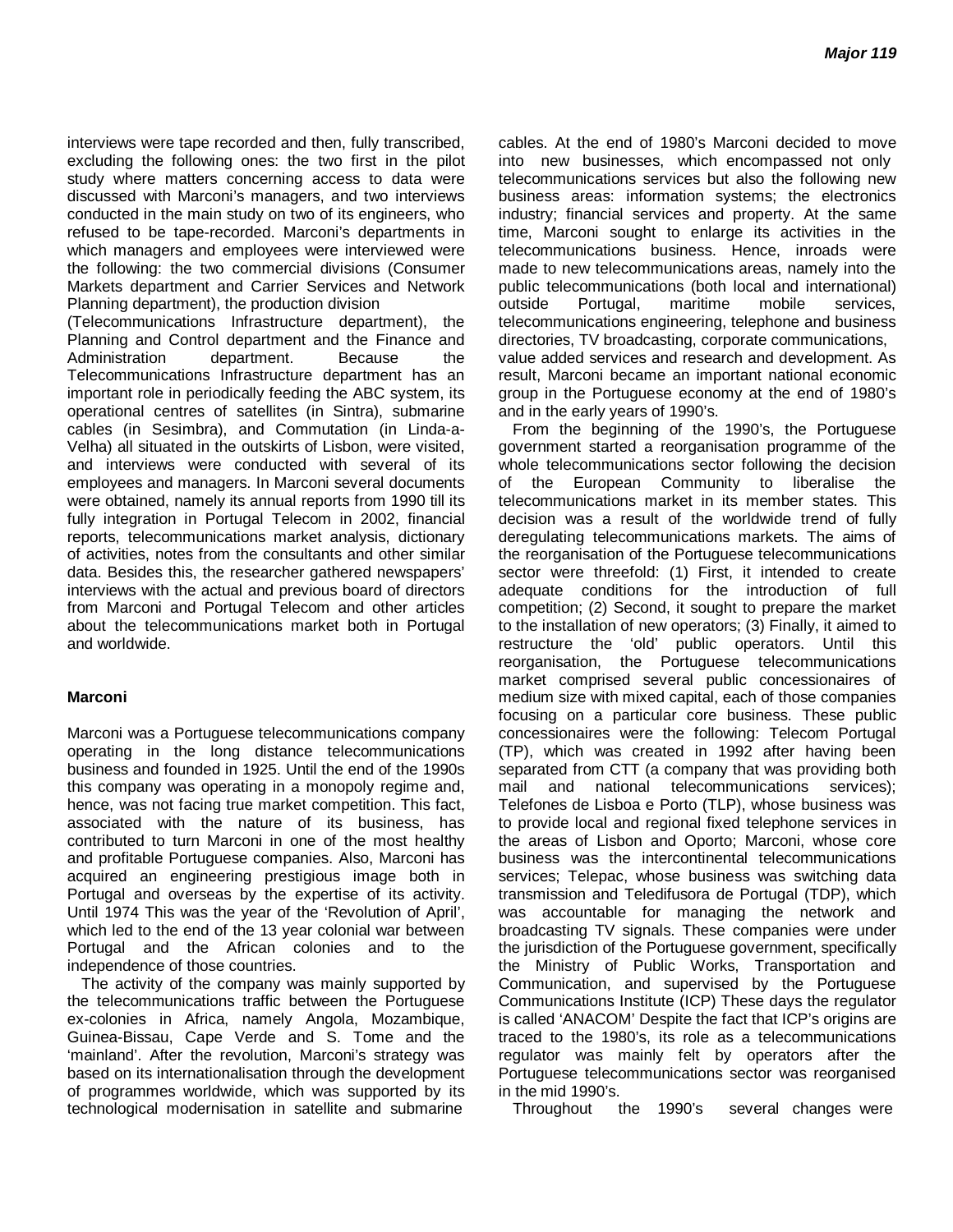introduced in the Portuguese telecommunications market, which have drastically affected Marconi's business activity. Firstly, in 1994, Portugal Telecom (PT) was created as result of the merger between the public

operators TP, TLP and TDP. Secondly, in 1995, Portugal Telecom was privatised ( $1<sup>st</sup>$  phase) with the aims of both restructuring the Portuguese telecommunications market, opening it up to private both national and international investors and of increasing its internationalisation and competitiveness. Thirdly, in 1995 Marconi was integrated in PT, which was constituted as an economic group encompassing several businesses all related with telecommunications services. In consequence of Marconi's integration in the Portugal Telecom Group, this company transferred all its non-core businesses and financial investments abroad to the parent company. On the other hand, PT transferred to Marconi the telecommunications traffic business with Europe and North Africa. Therefore, in this way Marconi became the single public provider of international telecommunications services, but 'in compensation' lost all its other businesses, including its physical and human resources to the parent company. The political idea underneath to the integration of Marconi in PT was that Portugal should be provided with a strong telecommunications group, in order to compete successfully with both internal and external telecommunications operators as happened in other European countries. Marconi kept its autonomy from PT, but its integration had affected its daily life in multiple ways. With the reorganisation of the Portuguese telecommunications sector, both PT and Marconi began a full programme of organisational change. External consultants were called in and several managerial projects were launched. In concrete, Marconi had implemented the following projects, which mainly affected its MA and informational systems: (1) Revision of its strategic plan; (2) Implementation of a new career evaluation system, including the preparation of a scheme to periodically assess employees' motivation and work satisfaction; (3) Adoption of strategic control benchmarks; (4) Development of programmes to create staff awareness about the competitiveness of the business environment surrounding Marconi; (5) Implementation of EIS – Executive Information System, which aimed to provide senior managers with a set of operational and strategic information; and (6) Adoption of ABC. From all the projects introduced in the company the adoption of ABC was the major one, not only judging by the human and financial resources allocated but also by the time and importance allocated by Marconi's top managers to this project. In 1997 Marconi, with the help of external consultants, began the implementation of ABC throughout the whole company and in March 1998 the first results were obtained and discussed amongst the managers. In mid 2000 ABC was fully implemented and data was being regularly provided to both Marconi's managers and Portugal Telecom.

#### **Why has Marconi Changed its MAS?**

This section aims to explain the reasons that led Marconi to change its MAS supported by NIS theory. Neoinstitutionalists claim that organisations are shaped by their environments and that in order to survive they are forced to follow the expectations of their constituencies (DiMaggio and Powell, 1991a, 1991b; Scott and Meyer, 1991; Scott, 2008; Greenwood *et al*., 2008). It is argued here that Marconi has changed its MAS in order to accommodate internal and external expectations about its role within the new business environment characterised by tough competition. Changing its MAS was one of the means that the company has found to legitimise its actions to its shareholders, managers, regulator, parent company and the public, and a means to guarantee its survival.

Yet competition was fully introduced in the Portuguese telecommunications market from  $1<sup>st</sup>$  January 2000, according to EC decision of liberalising European telecommunications sector, until 2003. Already at the beginning of the 1990's deregulation was publicly discussed and operators were perfectly aware of the huge challenges that they were soon going to face. On the other hand, Marconi's managers were not satisfied with the MAS that the company had adopted in 1992, since the system was providing managers with costing data too late and in order to be feed overburdened them with informational demands. 1992's cost accounting system was adopted by the initiative of Marconi's finance general director in order to support managers in both pricing and cost control strategies. Marconi's top managers were aware that the company would soon be losing its monopoly and facing tough competition and that it could not continue charging such high prices as in the past. Hence, during 1992 the first rationalisation of activities and cost control occurred. A policy of reducing telecommunications prices was introduced by Marconi since 1992 in order to improve its competitiveness within the telecommunications market. Considerable reductions, in some cases of more than 50%, have occurred in the price of Marconi's calls. Therefore, it is contended here that the information demands of Marconi's managers were one of the drivers that led the company to change its previous MAS and to replace it with a more 'sophisticated system' in 1997. If Marconi did not change its MAS, managers would tend to withdraw their involvement and motivation from company's strategies, and would allege that without an adequate MAS they could not follow satisfactory pricing and cost control strategies, and hence, that they were not responsible for Marconi's failure within the new business context. In this sense, it can be argued that MAS may be seen more as a 'hygienic factor' than a source of strategic or competitive advantage (Granlund and Lukka, 1998).

However, besides managers there were other constituencies that led Marconi to change its MAS. One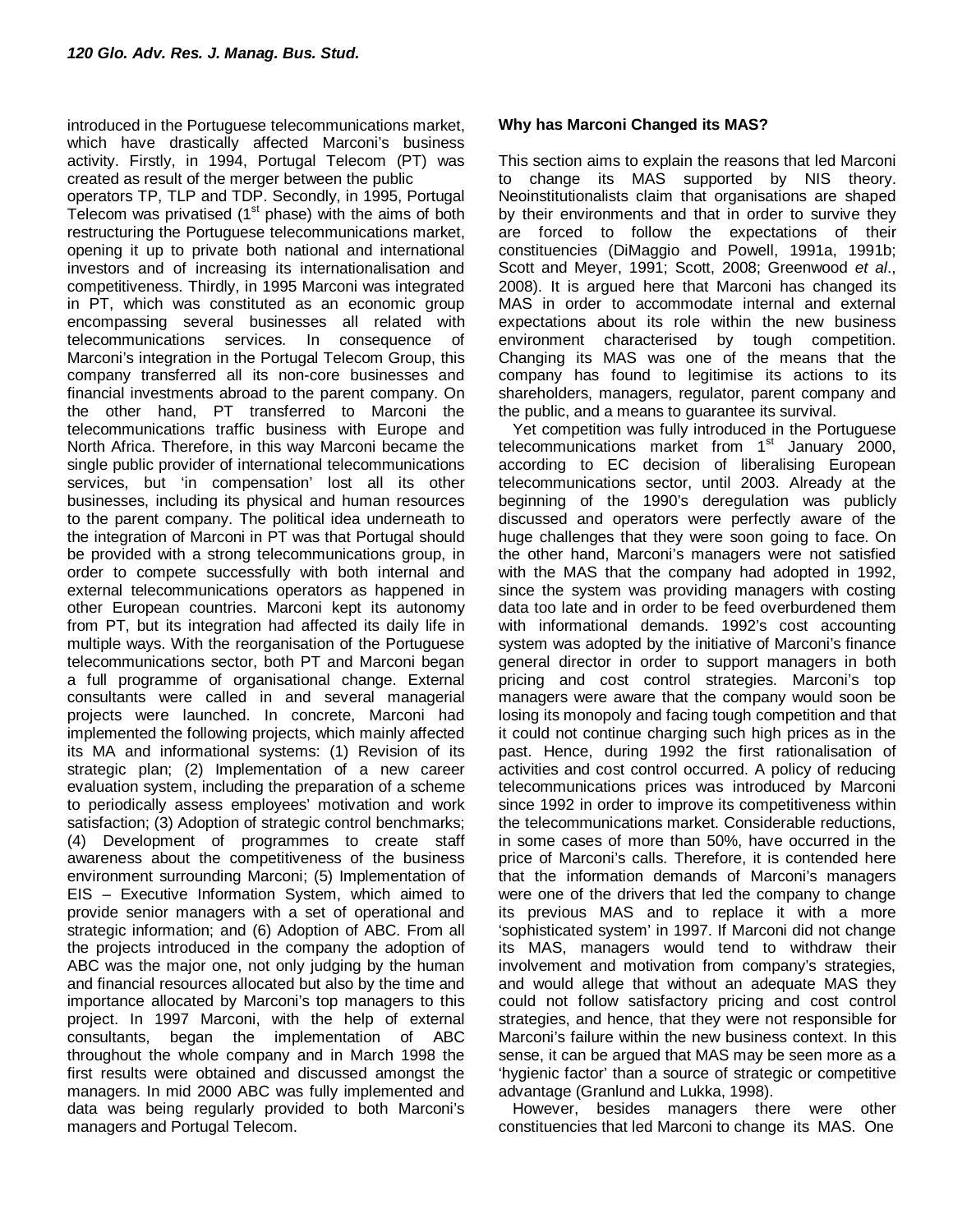of the most important constituencies that have pressed Marconi to change its MAS was the Portuguese telecommunications regulator, through Marconi's parent company (PT - Portugal Telecom). Because Marconi was integrated within Portugal Telecom it did not maintain a direct relationship with the regulator. As a PT manager explained:

"Marconi doesn't have direct relations with the Portuguese regulator. Marconi has signed with PT a subconcession contract to explore the international telecommunications business. The concession contract is between the state and PT. This way, Marconi only has to send cost information to PT, which is consolidated with those of PT and than sent to the regulator…"

Therefore, Marconi's information systems needed to be integrated with those of PT, in order to allow PT to periodically send the regulator the costing data imposed by, as will be explained below, both its concession contract and PT's 'status' of operator with 'significant market power' Those operators who hold a share equal to, or more than 25% of the market in relation to circuit leasing, fixed telephone service and fixed telephone networks.

The Portuguese telecommunications regulator acquired substantial importance during the process of introduction of competition into the market. Its functions encompassed a wide range of activities, which might be summarised in three major tasks: (1) government advisement, (2) market regulation, and (3) technical assignment. In order to create conditions for true competition between the new operators and the established operators, legislation was laid down, pertaining especially to the 'operators with significant market power', with specific information obligations. In general, this legislation followed European Community directives, laid down by the commission with the aim of creating the conditions for the establishment of real competition within the European telecommunications market. The law-decree 290-A/99 dated 30 July pointed out that operators considered to have significant market power were obliged to:

"a) Guarantee to all users, unrestricted access to the leased circuits, in conditions of equality, transparency and impartiality;

b) Provide information on the provision and utilisation of the leased circuits, whenever requested by ICP [the Portuguese telecommunications regulator];

 $(\ldots)$ 

d) Possess separate accounting for the activities of establishment or provision of public telecommunications networks, on one hand and the other activities on the other. The latter shall include the services provided to the body itself and those provided to other bodies;

e) Implement a system of cost accounting in accordance with the provisions in the present Regulation;

f) Observe the quality levels established for them by ICP."

Thus, the operators with significant market power, as is

the case of Portugal Telecom, were obliged amongst other requirements to implement a system of cost accounting appropriate to provide the information demands of the regulator. Moreover, law-decree 474/99 of 8 November fixed that the operators of fixed telephone networks, and fixed telephone services providers, which had significant market power, should implement an analytical cost accounting system. This served the application of the tariff principles of equality, transparency and non-discrimination. It was aimed that PT, which has been the concessionaire of public telecommunications services for 15 years, based its price system on the services provided, exclusively in the context of the concession, following the principles described in article 30 of law-decree 40/95 of 15 February, which were:

"a) Cost orientation for the service provision, duly justified by an analytical accounting system;

b) Non-discrimination in its application, ensuring that all users in equal circumstances are conferred an equal treatment;

c) Uniformity in the application of the tariff regime in force for the services object of concession."

In 1995, as result of all these regulations PT changed its previous cost model and adopted a more sophisticated cost accounting system, which would provided the regulator with more detailed and accurate cost data. The costing information demands of the regulator, mediated by its parent company determined Marconi's resolution to (1) change its MAS and (2) to replace its 'old' MAS with a similar system to that adopted by Portugal Telecom. In other words, coercive isomorphism, as result of Portugal Telecom and the Portuguese telecommunications regulator's pressure was one, of the most important reasons to explain why Marconi decided to change its MAS. However, this pressure, combined with Marconi's information demands and expectations of change associated with the reorganisation of the company, explained partially the reasons that motivated Marconi's top managers to adopt a new MAS. Pressures from other external constituencies, such as Marconi / PT's shareholders and the capital markets, have also contributed to cause such a change. Coercive isomorphism, in this case generated by the creation of expectations within public opinion towards the improvement of Marconi and Portugal Telecom's competitiveness in the telecommunications market, has induced Marconi / PT to alter their MAS. PT's privatisation and the necessity of creating good public image, especially to potential shareholders, of a successful and dynamic company might have also influenced its top managers to adopt new managerial tools, believed by constituencies as progressive, rational and leading to success. PT was privatised in five phases, which had occurred after 1995. The goal of this privatisation was to get the participation in PT's share capital of a global strategic partner, and of several other strategic partners within specific business areas, along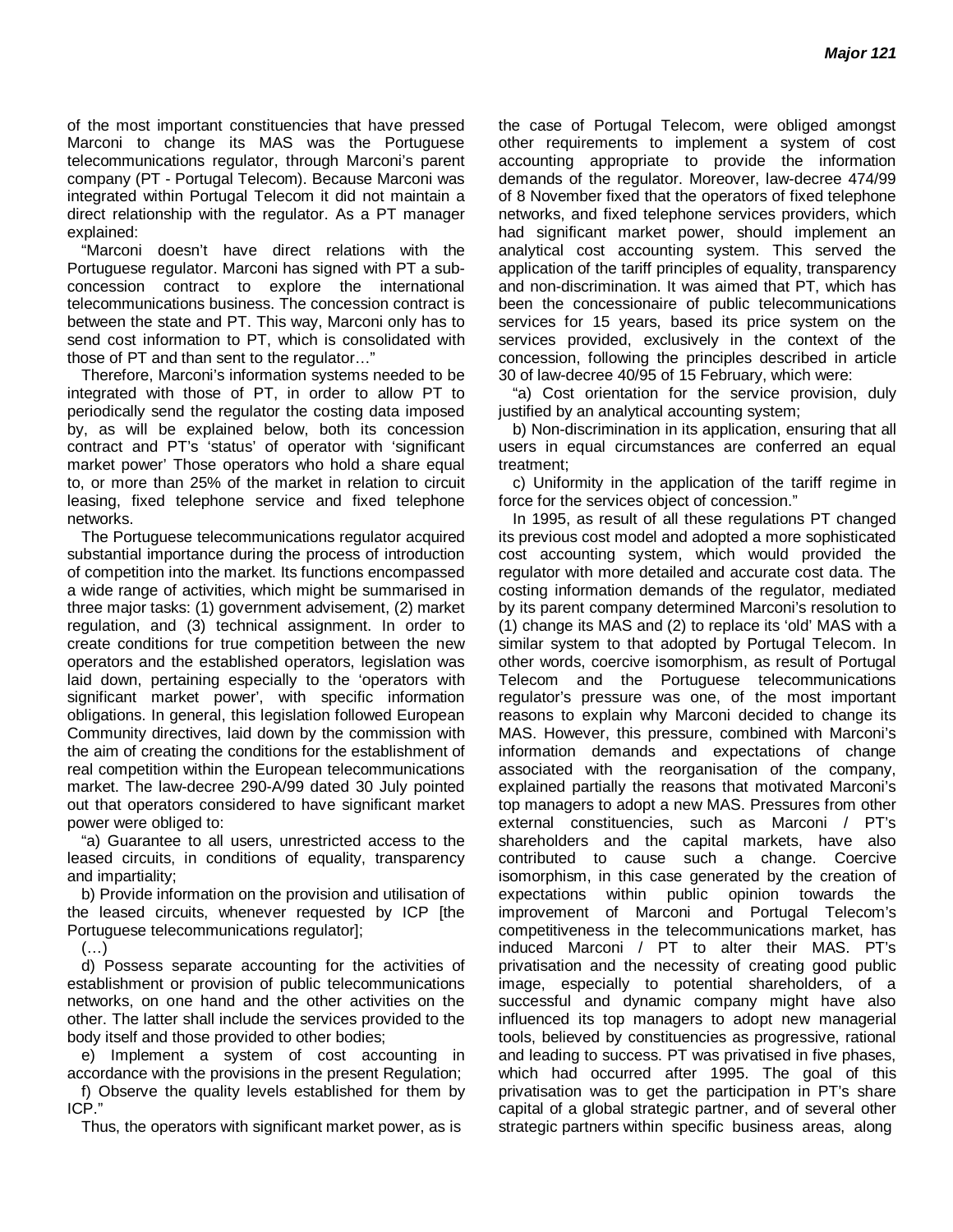with the general objective of dispersing the company's capital amongst private investors. This 'public exposure', as a PT's manager called it, has pressured PT and Marconi to assure the public that they were making substantial efforts to become more 'modern' and efficient. Providing its shareholders with a better quality of information through the improvement of its informational systems was one of the means found to express such efforts of 'modernisation' and to attract new shareholders to the company. As Meyer and Rowan (1991) argued if managers do not seem to use techniques that conform to the norms of rationality it is likely that stakeholders' expectations that companies are being well managed will tend to be disappointed. As a consequence of their disappointment their support will tend to be withdrawn from organisations, augmenting the likelihood of organisational failure.

To conclude, with the deregulation and introduction of competition into Portuguese telecommunications market, Marconi was expected by its constituencies to improve its efficiency and performance. Additionally, the regulator in order to assure the market that true competition was introduced it was pressing those operators with 'significant market power' to provide it with detailed cost data and hence, to up date their MAS. Marconi's MAS changes were then the result of such pressures and expectations.

#### **Why has Marconi Adopted ABC?**

As was previously pointed out, neo institutionalists assert that organisational constituencies expect managers to use the most efficient means to achieve important ends. Nevertheless, it is often ambiguous what constitutes the right ends to be achieved and the means considered most efficient (Abrahamson, 1991, 1996). It has been argued that in such situations of uncertainty managers legitimise their actions and decisions creating the appearance that they are conforming to norms of rationality (Meyer and Rowan, 1991; Scott, 2008; Greenwood *et al.*, 2008). Thus, frequently in such cases, organisations tend to create the appearance of rationality by adopting management techniques that are generally believed by organisational stakeholders and other constituencies to be rational and efficient means to enhance organisational goals. In this paper it is argued that Marconi / PT have adopted ABC in order to obtain legitimisation from its constituencies, namely from the regulator and shareholders. Since ABC has gained the image of being up-to-date and the reputation of being a strategic tool to any successful company (Granlund and Lukka, 1998; Jones and Dugdale, 2002; author, 2007) its adoption would guarantee its constituencies that Marconi / PT's goals were being pursued efficiently.

In July 1997 Marconi, together with external consultants began the ABC implementation process

throughout the company. As has been pointed out, the previous Marconi's MAS was not providing all the detailed and accurate cost data its managers and the regulator were demanding. Marconi's decision to adopt ABC was conditioned by PT's decision of choosing ABC as the cost model which could satisfy the Portuguese telecommunications regulator's cost information requirements. Therefore, to understand Marconi's adoption of ABC, we need to understand why PT had taken the decision of implementing ABC and hence, it is needed to move backwards to 1994 when PT was created. PT was the result of joining TDP, TLP and TP, companies that were descended from a clear 'state ownership mind set'. These companies did not have any proper cost systems, mostly because they were monopolistic companies that were not facing competition, and hence, did not felt pressured to use costing data to support investment decisions, to control costs and to follow pricing policies, amongst other decisions. Budgets were made annually, but with a ceremonial character, which means that they were not prepared to be used as a true management tool but to justify costs. Thus, when all these companies were merged, and PT was formed, top managers felt the need to develop more 'sophisticated' information systems, that would protect PT from being criticised either from its regulator, managers, competitors or other constituencies for not having a 'proper' MAS as all 'large and successful' companies have. A manager from the Portuguese telecommunications regulator assessed PT's (and TP's) information system in this way:

"Even though PT, and TP, were very profitable companies they had very weak informational systems. Probably because these companies were very wealthy, they did not need to be concerned with finding market segments which were profitable… (…) They were earning so much money that they did not need to control theirs costs…"

At the same time, as was discussed before, the regulator concerned in guarantee that the Portuguese telecommunications market become an arena of genuine competition, required that operators with significant market power should follow cost orientation in their pricing practices and that they should justify their costs, providing the regulator periodically with detailed cost data. PT, without any particular experience in cost issues, and considering the complexity of its business, decided to hire a specialised cost consultant by contacting one of the largest international consultant firms, which has had considerable experience in implementing ABC in US telecommunications companies. As has been argued, consultants have been contributing through mimetic processes to the diffusion of the same solutions for current managerial problems leading, to what Granlund and Lukka (1998) described as "a small world of management accounting practices" and "McDonaldism". As they contended (p. 167):

"Though the advice of consultants within the same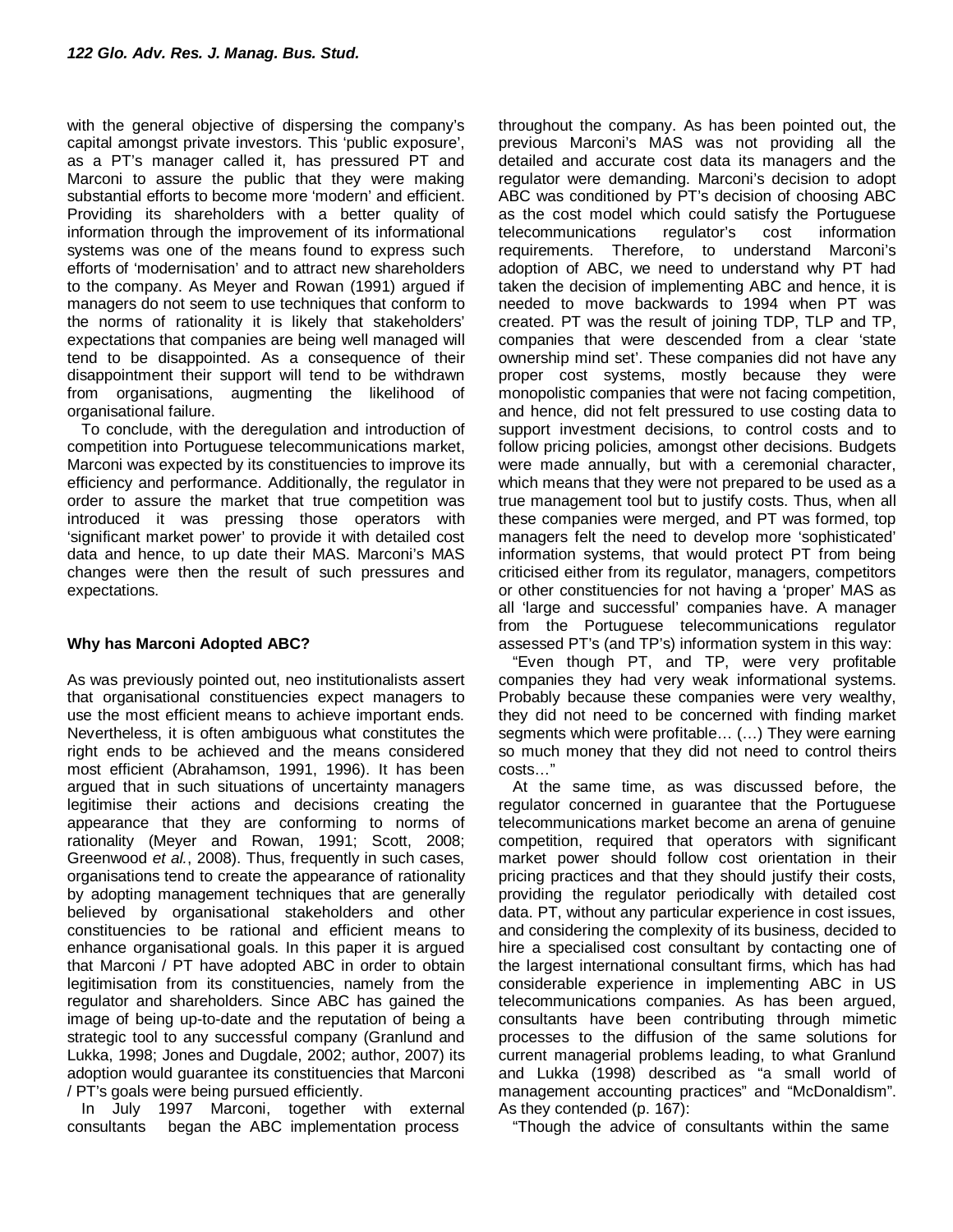consulting firms may differ in different countries according to the operational context, they nevertheless seem to promote the same 'standard solutions' globally".

ABC was, therefore, the approach that these consultants advised PT's top managers to implement in order to get all the cost data required. A PT's manager explained how ABC was considered the right cost approach to provide the regulator and its managers with relevant cost data:

"I think that the people who decided to adopt ABC had a relatively consensual opinion of the appropriateness of this approach in supporting PT's informational needs. The problem it was facing was that ABC was a recent approach… PT's ABC implementation was the first one in Portugal… Because ABC is compatible with traditional information systems, we decided as a first stage to develop it autonomously and laterally with the systems we had here before"

Accordingly, ABC has been adopted by several other telecommunications operators in Europe, especially by incumbent operators, namely British Telecom in some of its areas. ABC seems to be 'institutionalised' as the appropriate cost approach to provide national regulators with cost data in the telecommunications sector through European Community legislation. In fact, the European Commission laid down a recommendation on 'Interconnection in a Liberalised Telecommunications Market' on the 15<sup>th</sup> October 1997. The preface pointed out the importance of operators following the cost oriented principle and hence, to implement separate cost accounting systems in order to adequately price telecommunications' interconnections:

"(…)Recognising the bottleneck nature of the incumbent's fixed network and the lack of incentive to provide efficient interconnection, the European Parliament and Council Directive on Interconnection in Telecommunications imposes cost-oriented interconnect pricing, together with requirements for appropriate accounting separation. (…)"

This recommendation alleged that the cost accounting systems which the operators need to adopt in order to satisfy the telecommunications regulators should be based 'on current costs and activity-based accounts', as is transcribed below:

"The Interconnection Directive requires that organisations with obligations for cost-oriented interconnection charges must implement cost accounting systems which are capable of demonstrating that interconnection charges do indeed follow the principles of cost orientation and transparency. (…) The commission is therefore recommending that NRAs [national regulatory authorities for telecommunications] should set deadlines for implementation by incumbent operators of new cost accounting systems based on current costs and activitybased accounts."

Thus, the European Commission clearly indicated that ABC is the approach to be used, especially by the

telecommunications incumbents, to allocate the joint and common costs to the cost objects. If at the beginning of such a trend telecommunications operators were experiencing uncertainty about the best MA they should adopt and were, hence, recurring often to consultants to support their decision, after 1997 with EC recommendation mimetic isomorphism was replaced by coercive isomorphic practices (DiMaggio and Powell, 1991b). Moreover, the researcher contends that EC and national regulatory entities have identified and recommended ABC combined with Long Run Incremental Cost (LRIC) as the best accounting practices to the operators with significant market power in the determination of interconnection pricing because they were expected to behave rationally in 'solving the problem' of guaranteeing operators that true competition was introduced into the market. However, this does not mean that operators in fact have fixed the right prices of interconnection services. Choosing ABC as the 'right' costing approach to support operators in their interconnection prices strategies was the means found by the regulator to legitimise its role in the sector as grantor of competition. As Meyer and Rowan (1991) suggested, the appearance of rationality is pursued through the use of management techniques that are believed and accepted by constituencies to be rational ways of pursuing goals in order to avoid constituencies' sanctions and to get their support. ABC fulfilled all these demands of rationality and progress within telecommunications industry constituencies (Hopper and Major, 2007).

#### **CONCLUSIONS**

Since Harvard Business School published ABC case studies in the 1980's, Activity Based techniques have been propagated by business mass media, management gurus, consultants and business schools as a means to enhance organisational efficiency and as an alternative system to cover the limitations and pitfalls of conventional management accounting (Jones and Dugdale, 2002). ABC's advocates have been emphasising how traditional MAS are lagging behind the technological environment advances and how its cost information has been distorted to support their argument that ABC constitutes an efficient managerial tool to support managers' decisions within the new business environment (*ibid*). The line of reasoning that supports the alleged superiority of ABC over the traditional MAS is based on the following two prepositions: (1) firstly, that ABC enhances the accuracy of product costing through the use of non-volume related allocation basis; and (2) secondly, that it enables managers to have a better understanding of the drivers of costs. In a world marked by a strong emphasis on efficiency and technique ABC, has easily gained the status of superior management technique proper of 'dynamic and successful' organisations, even though until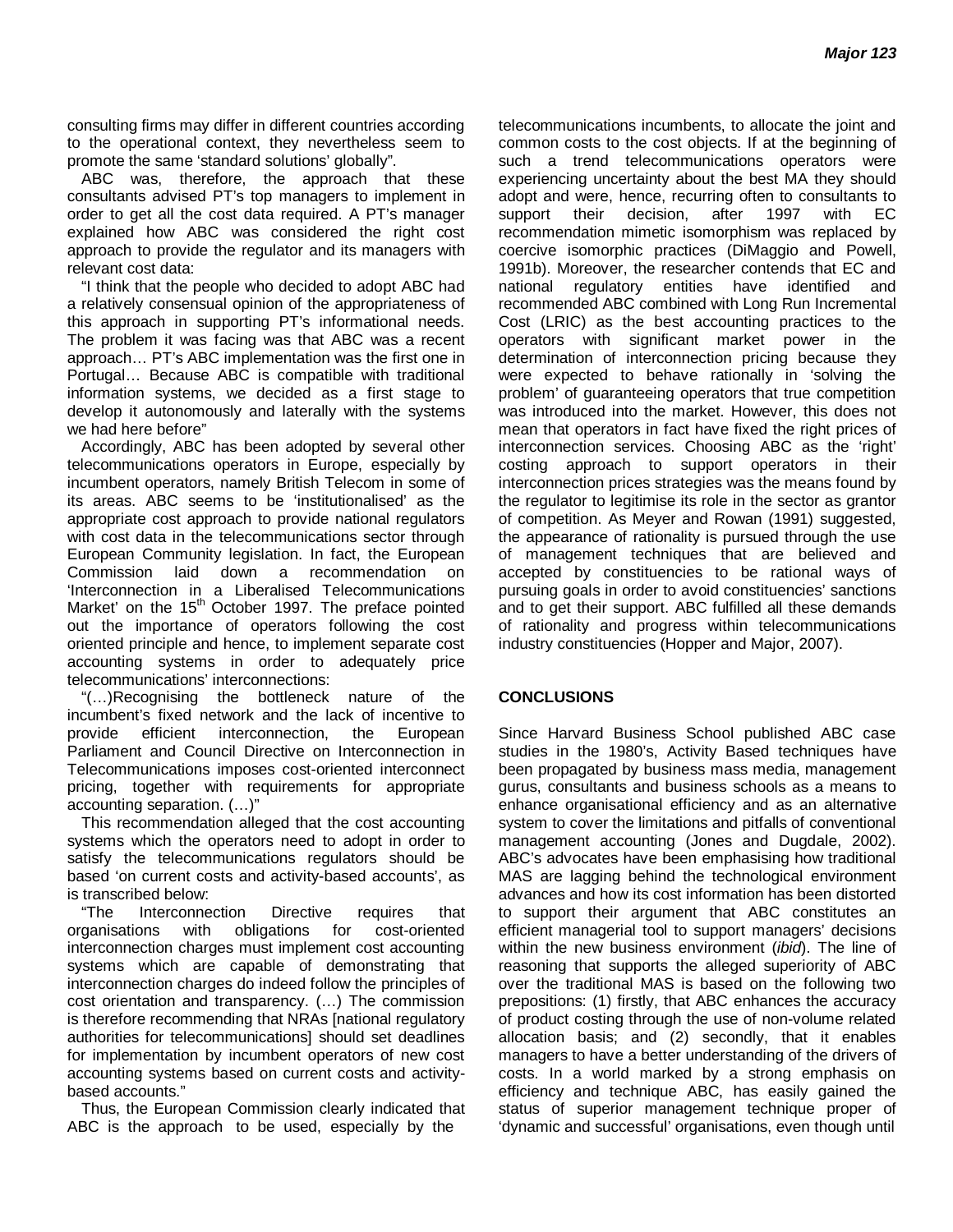recently not much was known about its practicalities. It may be argued that ABC incorporates institutional myths, namely the myth of rationality, and hence it adoption may be understood socially as providing legitimacy, resources and stability to organisations and hence, enhancing organisations' survival prospects (Meyer and Rowan, 1991; Scott, 2008). To this regard DiMaggio and Powell (1991b, p. 65) claimed that "as an innovation spreads, a threshold is reached beyond which adoption provides legitimacy rather than improves performance". Nonetheless, after the first phase of huge enthusiasm towards ABC, some reservations about its effective value in practice have been noted by some researchers. This resulted from accounts of ABC failure throughout the 1990's and 2000's (e.g. Major and Hopper, 2005; Baird *et al*., 2004; Malmi, 1997; Friedman and Lyne, 1999). This paper is an attempt to address some of the claims pointed out by ABC's critics and to contribute to a better and more integrated comprehension of the role of ABC within the management accounting field. The managerial emphasis that ABC has been subject to has been shown and it has been argued that new institutional sociology might contribute substantially to understanding the causes that lead companies to adopt the activity based approach. Furthermore, the researcher argued that one needs to encompass more than technical issues to comprehend the reasons that motive organisations to change their MAS and to replace them with activity based techniques. As has been pointed out the real drivers of organisational change are often political or cultural issues, which are covered by technical issues (Scott, 2008; DiMaggio and Powell, 1991a; Meyer and Rowan, 1991). Moreover, the incorporation of managerial techniques, which have become institutionalised within business audiences as bringing efficiency into organisations, as is the case of ABC, "quite apart from their possible efficiency (…) establish an organisation as appropriate, rational and modern" and "their use displays responsibility and avoids claims of negligence" (Meyer and Rowan, 1991, p. 53). These arguments were used in this paper to explain why Marconi and its parent company have substituted their previously MAS with an ABC model. Within the reorganisation of the Portuguese telecommunications sector these companies were expected to 'modernise' themselves in order to successfully face the challenges of liberalisation in both the Portuguese and European telecommunications markets. Such pressures of 'modernisation' came from several of their constituencies, such as telecommunications competitors, capital market and the Portuguese telecommunications regulator. In particular the pressure posed by the regulator was determinant in the change of Marconi and Portugal Telecom's MAS. The change imposed by the regulator was in consonance with the change expected by other constituencies, which have contributed to a faster replacement of Marconi and Portugal Telecom's 'old' MAS for a more ' up dated'

system.

Finally, the researcher suggests that as result of the regulator's coercive pressure, isomorphic MA practices might have spread among European telecommunications operators, especially those with 'significant market power' in which the determination of pricing interconnection was an important issue. Calls are also made for a further investigation into whether the European telecommunications MA practices have became isomorphic.

#### **REFERENCES**

- Abrahamson (1991). "Managerial Fads and Fashions: The Diffusion and Rejection of Innovations", Acad. Manag. Rev. 16(3): 586-612;
- Abrahmson (1996). "Management Fashion", Acad. Manag. Rev. 21(1): 254-285;
- Anderson SW (1995). "A Framework for Assessing Cost Management System Changes: The Case of Activity Based Costing Implementation at General Motors, 1986-1993", Journal of Management Accounting Research, Vol. 7, Fall, pp. 1-51;
- Armstrong P (2002). The costs of activity-based management, Accounting, Organizations and Society, Vol. 27: 99-120;
- Baird KM, Harrison GL, Reeve, RC (2004). Adoption of activity management practices: A note on the extent of adoption and the influence of organizational and cultural factors, Management Accounting Research, Vol. 15: 383-399;
- Baxter J, Chua WF (2003). Alternative management accounting research – 'whence and whither', Accounting, Organizations and Society, Vol. 28(2/3): pp. 97-126;
- Berry AJ, Otley DT (2004). Case-based research in accounting, Humphrey, C. and Lee, B. (Eds) The Real Life Guide to Accounting Research, Oxford: Elsevier, pp. 231-255;
- Bhimani A, Pigott D (1992). "Implementing ABC: A Case Study of Organizational and Behavioural Consequences", Management Accounting Research, 3: 119-132;
- Bromwich M, Hong C (2000). "Costs and Regulation in the UK Telecommunications Industry", Management Accounting Research, Volume 11(1): 137-165;
- Burns J, Scapens RW (2000). "Conceptualizing Management Accounting Change: An Institutional Framework", Management Accounting Research, Vol. 11: 3-25;
- Carruthers BG (1995). "Accounting, Ambiguity, and the New Institutionalism", Accounting, Organizations and Society, 20(4): 313- 328;
- Cooper R (1988a). "The Rise of Activity-Based Costing Part One: What is an Activity-Based Cost System?", Journal of Cost Management for the Manufacturing Industry, Summer, pp. 45-54;
- Cooper R (1988b). "The Rise of Activity-Based Costing Part Two: When do I need an Activity-Based Cost System?", Journal of Cost Management for the Manufacturing Industry, Fall, pp. 41-48;
- Cooper R (1989a). "The Rise of Activity-Based Costing Part Tree: How many cost drivers do you need, and how do you select them?", Journal of Cost Management for the Manufacturing Industry, Winter, pp. 34-36;
- Cooper R (1989b). "The Rise of Activity-Based Costing Part Four: What do Activity-Based Cost System do like?", J. Cost Manag. for the Manufacturing Industry, Spring, pp. 38-49;
- Cooper R (1990). "Cost Classification in Unit-Based and Activity-Based Manufacturing Cost Systems", J. Cost Manag. 4(3): 4-14;
- Cooper R, Kaplan RS, Maisel LS, Morrissey E, Oehm RM (1992). Implementing Activity-Based Cost Management: Moving From Analysis to Action, Institute of Management Accountants, Montvale, NJ;
- Dacin MT, Dacin PA (2008). Traditions as institutionalized practice: implications for deinstitutionalization, Greenwood, R., Oliver, C., Suddaby, R. and Sahlin, K. (Eds) The Sage Handbook of